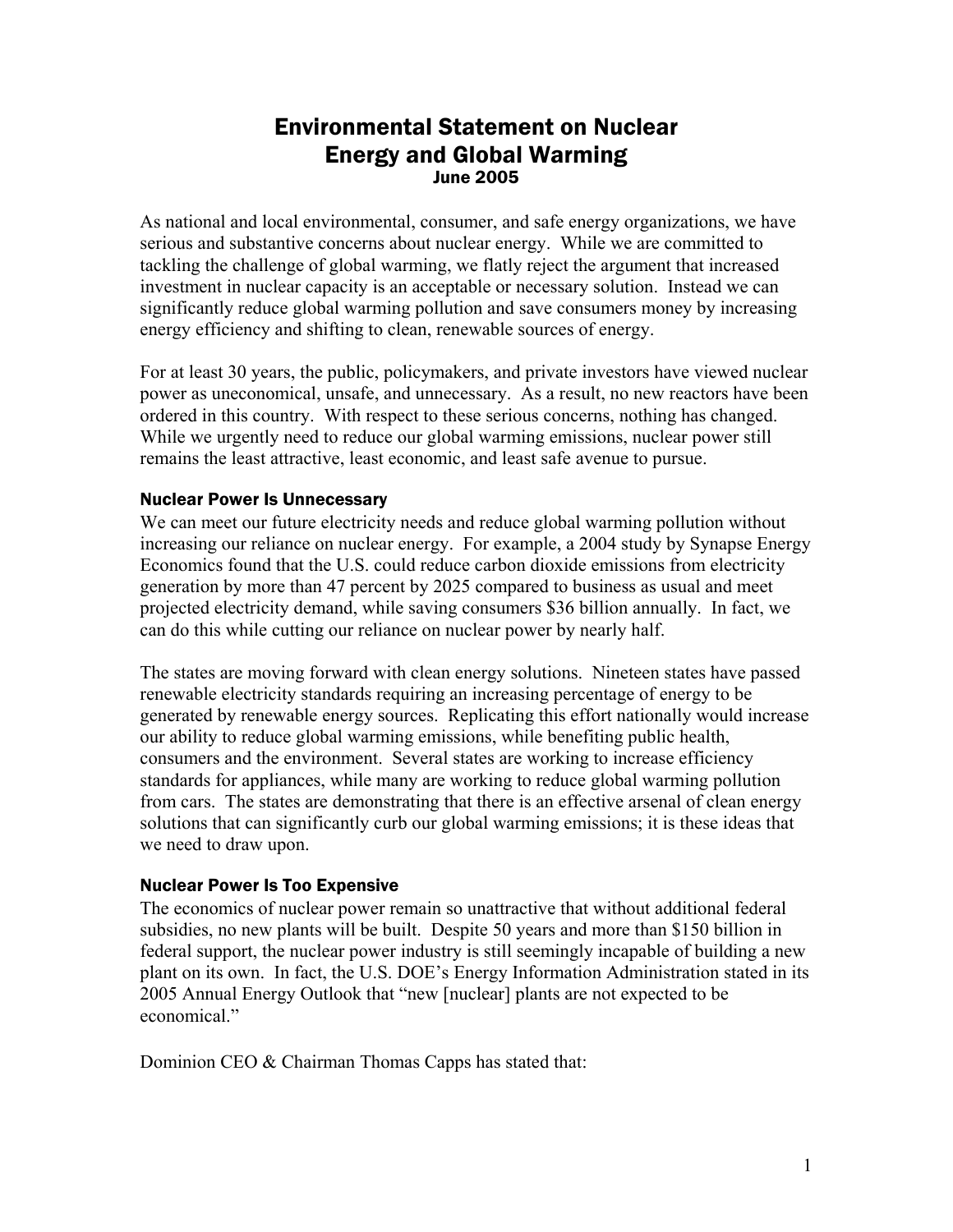"If you announced you were going to build a new nuclear plant, Moody's and Standard & Poor's would assuredly drop your bonds to junk status, hedge funds would be bumping into each other trying to short your stock."

Not surprisingly, private investors have shown such disinterest in supporting new nuclear power plants that the industry is, yet again, at the mercy of federal handouts. In 2003, Senator Domenici included extensive federal incentives in his original energy bill, including loan guarantees and power purchase agreements covering up to half the cost of building a new plant, as well as clean air credits and federal lines of credit. Despite this, Standard & Poor's concluded:

"Standard & Poor's Ratings Services has found that an electric utility with a nuclear exposure has weaker credit than one without and can expect to pay more on the margin for credit. Federal support of construction costs will do little to change that reality. Therefore, were a utility to embark on a new or expanded nuclear endeavor, Standard & Poor's would likely revisit its rating on the utility."

Due to the lack of private investment, it is the inevitable that any new nuclear construction will result in significant public cost to taxpayers. Between 1950 and 1998, the federal government spent 56 percent of the energy supply research and development on nuclear energy, while only 11 percent was invested in all renewable technologies. If the federal government is going to spend any money on energy, those dollars should be focused on clean and safe technologies.

## Nuclear Energy Is Too Dangerous

Nuclear energy has never been safe, but post 9-11 nuclear power plants and radioactive waste storage facilities have become terrorist targets as well. Al-Qaeda operatives were surveying nuclear power plants as potential terrorist targets; in the post 9-11 world these risks are only elevated. The National Academy of Sciences has raised serious concerns about the safety of irradiated nuclear fuel storage facilities from terrorist attacks in its report entitled "Safety and Security of Spent Nuclear Fuel Storage." Furthermore, protecting the fuel from terrorists as it is moved to longer term storage facilities, if they are ever built, will be nearly impossible.

The fact that reactors in the U.S. are also deteriorating with age and inadequate oversight by the Nuclear Regulatory Commission provides further reason for concern. Just three years ago, for example, a nuclear reactor in Ohio came within one-fifth of an inch of stainless steel from a rupture that would have vented radioactive steam into the reactor's containment building and could have led to a meltdown.

## Nuclear Power Is Too Polluting

Beyond operating concerns remains the unsolved and disturbing issue of waste disposal. Some 95 percent of the radioactivity ever generated in the U.S. is contained in the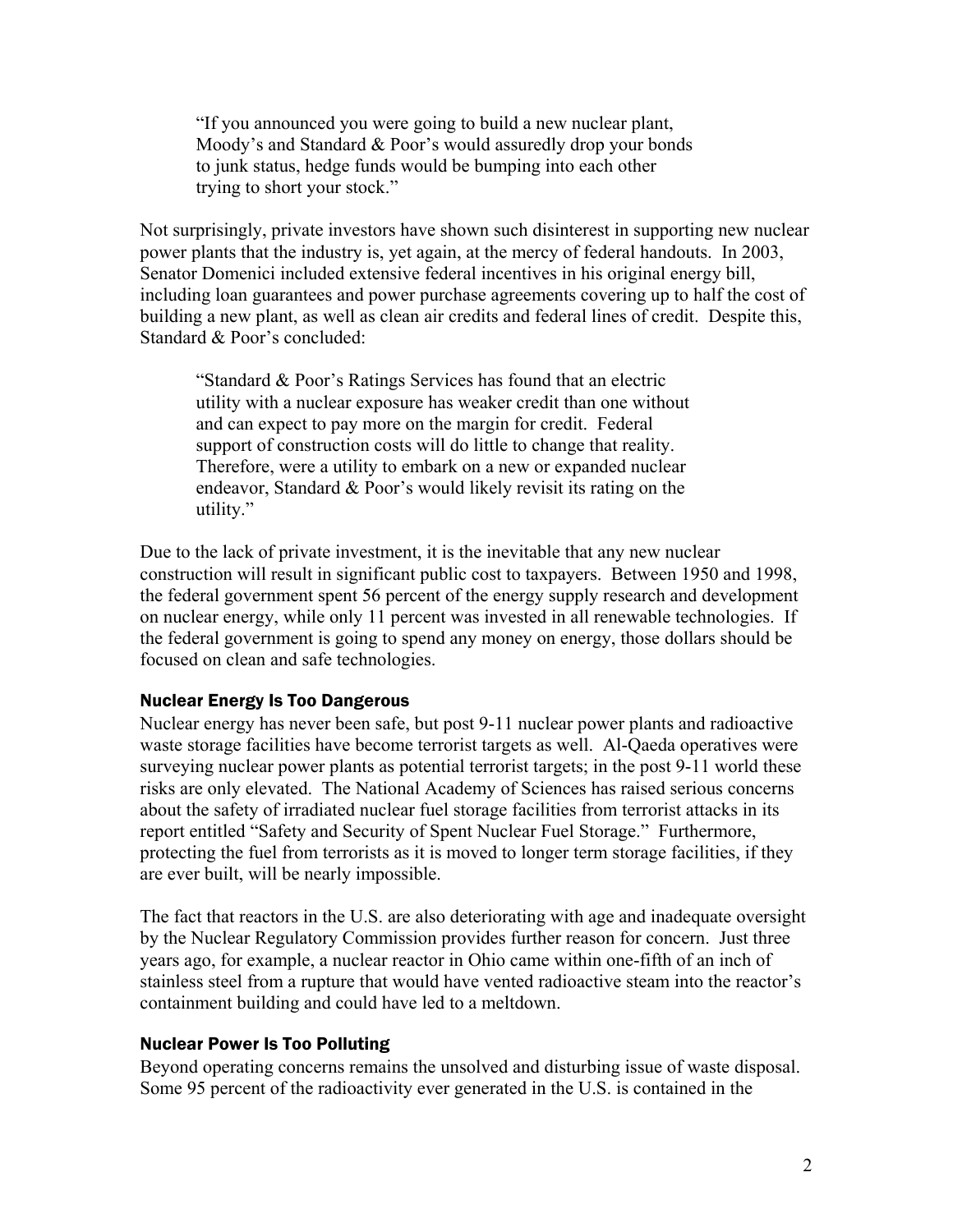nation's civilian high-level atomic waste. Despite almost two decades of pushing to make Yucca Mountain in Nevada the nation's high-level waste repository, it has not been shown scientifically to be suitable to safely store the waste. The Yucca Mountain project is further thrown into doubt by the recent revelations of the falsification of scientific data by USGS scientists, as well as the court ruling that found EPA's public health standards for the site to be illegal. No country in the world has solved its nuclear waste problem. It makes little sense to begin building new reactors when we don't know what to do with the lethal waste from the ones we have.

## Using Nuclear Power to Address Global Warming Would Exacerbate the Problems

Major studies, such as those by MIT, agree that using nuclear power to have any significant effect on global warming would require building at least 1,000 new reactors worldwide. This would exacerbate all of the problems of the technology: more terrorist targets, more cost (potentially trillions of dollars), less safety, need for a new Yucca Mountain-sized waste site every four or five years, more proliferation of nuclear materials and technologies, dozens of new uranium enrichment plants, and, even then, a severe shortage of uranium even within this century, while displacing the resources needed to ensure a real solution to the global warming issue.

## Conclusion

We believe that the financial and safety risks associated with nuclear power are so grave that nuclear power should not be a part of any solution to address global warming. There is no need to jeopardize our health, safety, and economy with increased nuclear power when we have cleaner, cheaper solutions to reduce global warming pollution.

## Signatories (313):

## **National Groups**

Center for Health, Environment, and Justice Clean Water Action Environmental Working Group Friends of the Earth Global Resource Action Center for the Environment (GRACE) Greenpeace Indigenous Environmental Network Nuclear Age Peace Foundation Nuclear Information and Resource Service Nuclear Policy Research Institute Progressive Democrats of America Public Citizen Sierra Club Sustainable Energy and Economy Network U.S. Public Interest Research Group (U.S. PIRG)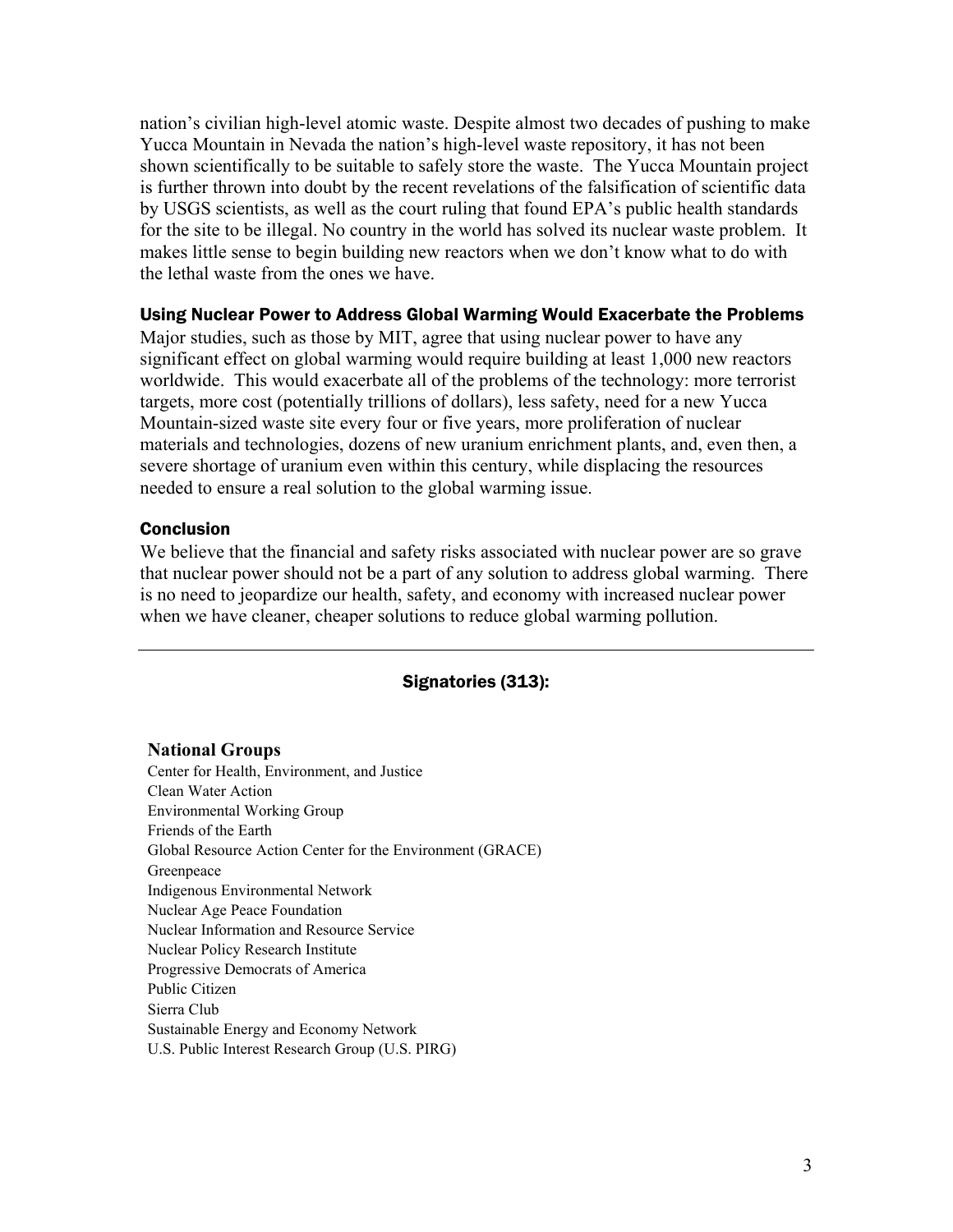## **Regional Groups**

Blue Ridge Environmental Defense League New England Coalition Northwest Energy Coalition Southern Alliance for Clean Energy

## **State Groups**

**Alabama**  Alabama Environmental Council

## **Alaska**

Alaska PIRG

#### **Arizona**

Arizona PIRG Arizona Safe Energy Coalition Democratic Processes Center, Inc. Pray for Peace Foundation The Nuclear Resister Women's International League for Peace and Freedom

#### **California**

Alliance for Nuclear Responsibility Bay Area Hunters Point Community Advocates Bay Area Nuclear Waste Coalition Better World Group Blue Water Network - A Division of Friends of the Earth California Communities Against Toxics California Environmental Rights Alliance Clean Water Action (CA Chapter) Committee to Bridge the Gap Earth Action Network Environment California Global Community Monitor Grandmothers for Peace Greenaction for Health and Environmental Justice HOME: Healing Ourselves & Mother Earth Lightupthedarkness.org Occidental Arts and Ecology Center Peace & Justice Network of San Joaquin County Planners for Social Responsibility Planning and Conservation League Public Citizen – California Redwood Alliance Richard Norgaard, Professor of Energy and Resources, University of California at Berkeley San Luis Obispo Mothers for Peace SLO GREEN Party Committee on Nuclear Waste The Atomic Mirror The Law Office of Maria E. Hall Tri-Valley Communities Against A Radioactive Environment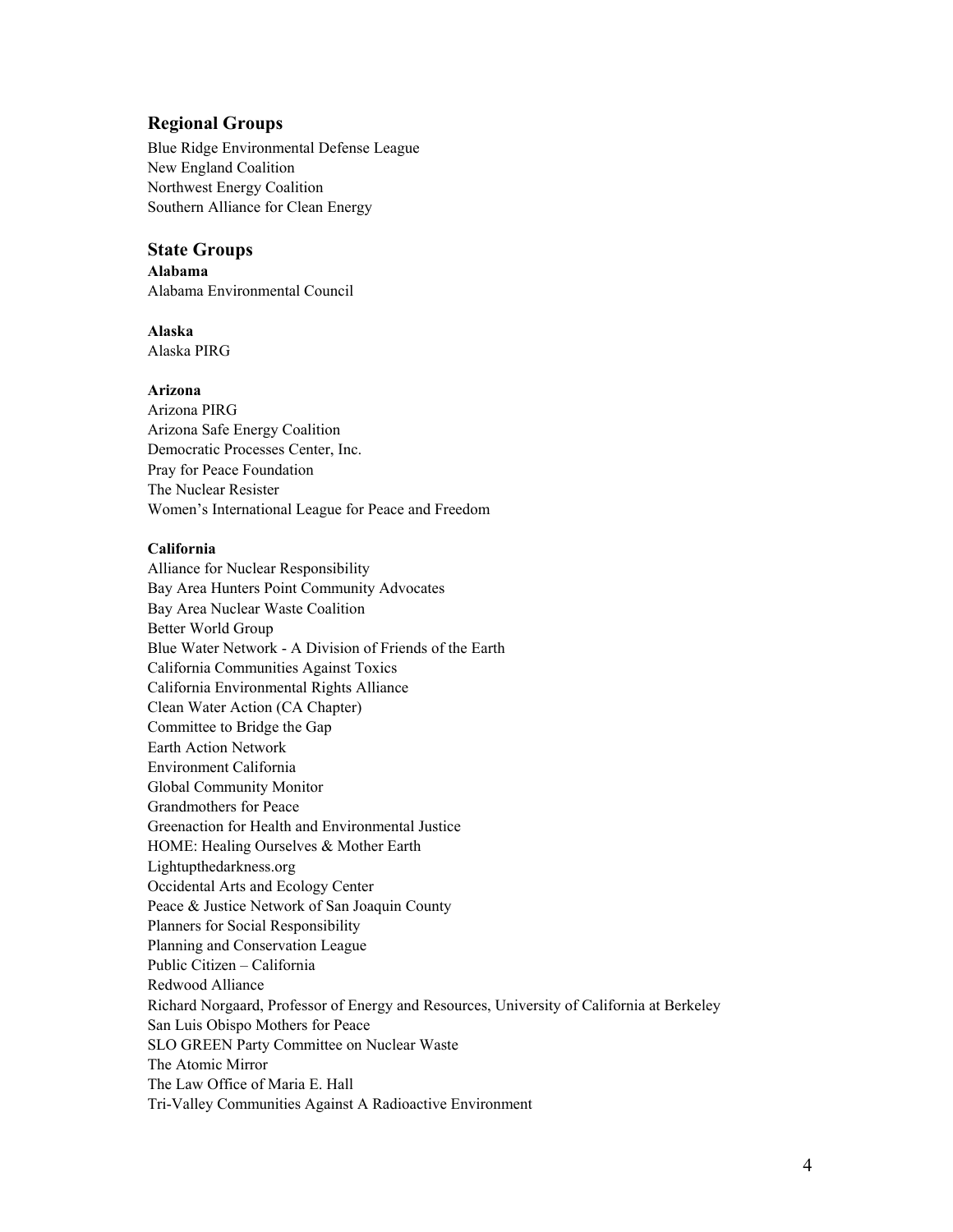#### **Colorado**

Boulder Renewable Energy & Efficiency Working Group Center for Resource Conservation Colorado Environmental Coalition Colorado Renewable Energy Society Colorado Solar Energy Industries Association CoPIRG Environment Colorado ProgressNow.org Rocky Mountain Peace And Justice Western Colorado Congress Western Slope Environmental Resource Council Women in Sustainable Energy

### **Connecticut**

Center for Resource Solutions Citizens Awareness Network (CT Chapter) Clean Water Action (CT Chapter) Connecticut Coalition Against Millstone ConnPIRG Energy Solutions

#### **Delaware**

Green Delaware

#### **Florida**

Clean Water Action (FL Chapter) Florida PIRG Legal Environmental Assistance Foundation Pegasus Foundation Safe Earth Alliance

#### **Georgia**

Action for a Clean Environment Center for a Sustainable Coast Food Not Bombs GANE - Georgians Against Nuclear Energy Savannah Riverkeeper Georgia PIRG Women's Action for New Directions

#### **Hawaii**

Ahahui Malama i ka Lokahi (Hawaiians for the Conservation of Native Ecosystems)

**Idaho**  Snake River Alliance

#### **Illinois**  ASC Justice and Peace Office

5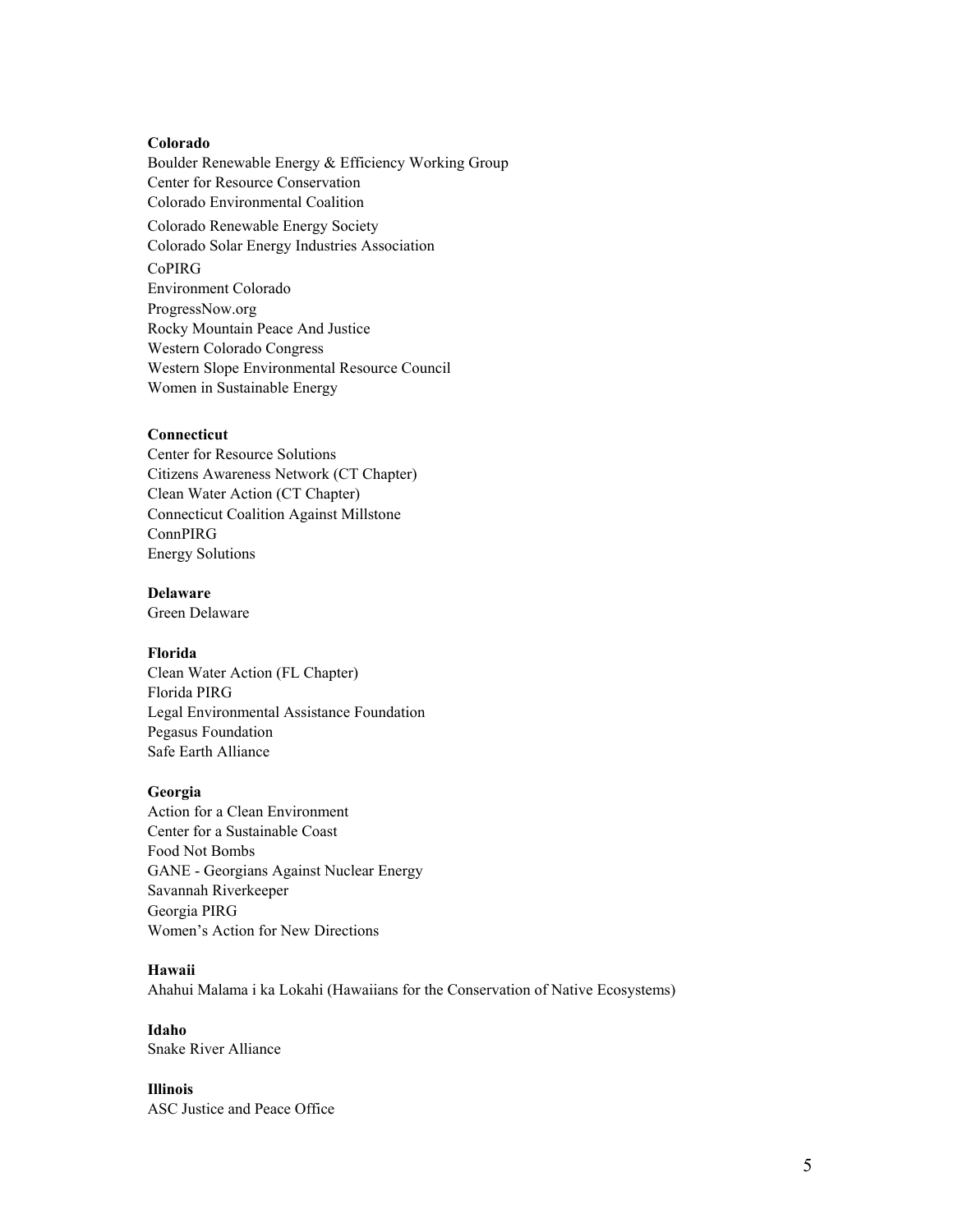Cancer Prevention Coalition Illinois PIRG Inside Out Art Studio New Community Project No New Nukes Nuclear Energy Information Service

#### **Indiana**

Citizens Action Coalition INPIRG Valley Watch, Inc.

**Iowa**  Iowa PIRG

**Kansas**  Enviro-Health Concerns

**Kentucky**  Kentucky Environmental Foundation

## **Louisiana**

Advocates for Environmental Human Rights Alliance for Affordable Energy Louisiana Environmental Action Network

### **Maine**

American Lung Association of Maine Environment Maine Friends of the Coast Maine Public Health Association Natural Resources Council of Maine

## **Maryland**

Audobon Naturalist Society Chesapeake Climate Action Network Clean Energy Partnership Clean Water Action (Chesapeake Chapter) Cleanup Coalition Maryland United for Peace and Justice MaryPIRG Peace & Justice Coalition Sun Day Campaign

## **Massachusetts**

C-10 Research and Education Foundation Citizens Awareness Network (MA Chapter) Clean Water Action Alliance (MA Chapter) Del Amo Action Committee FlybyNews.com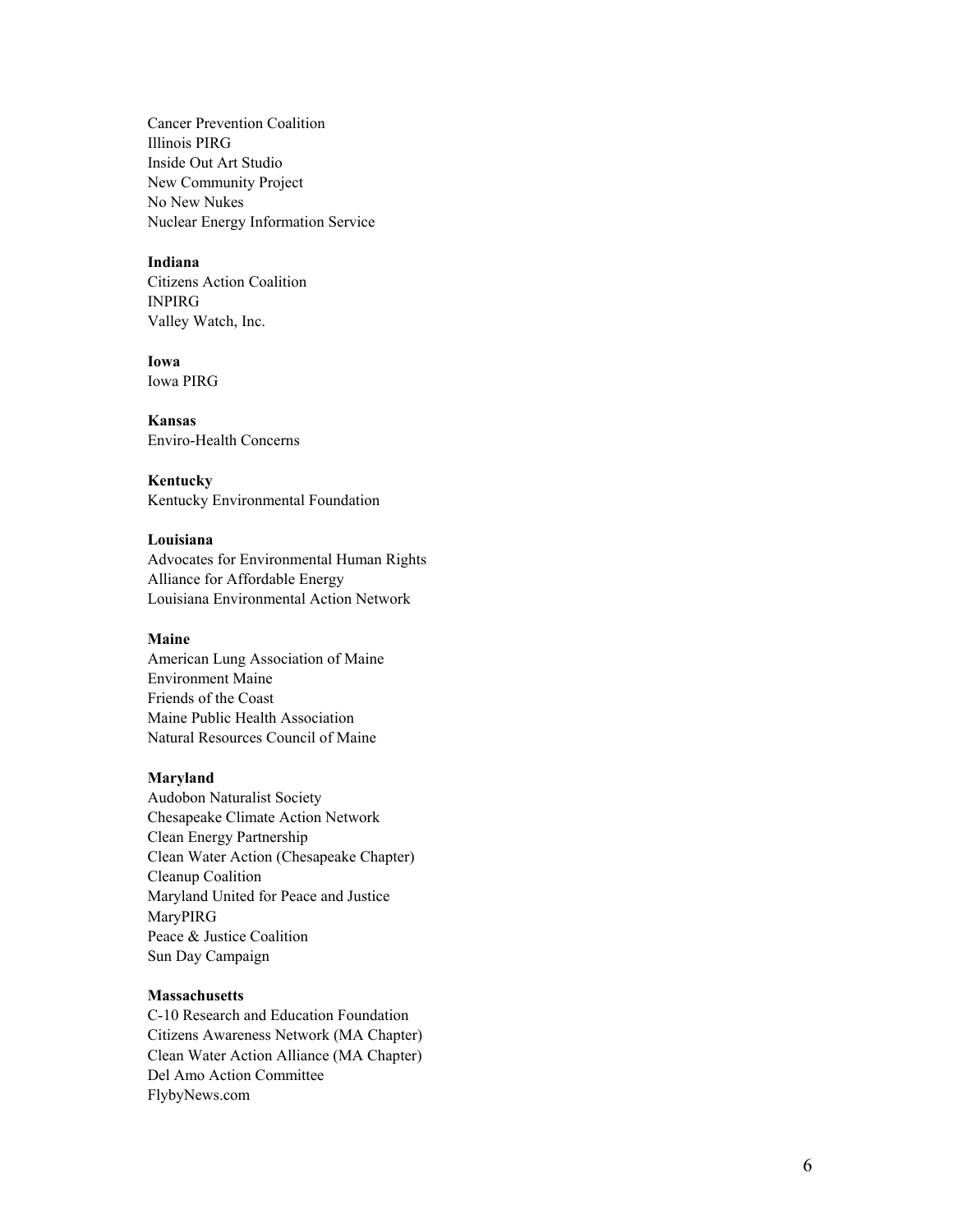Green Futures from Fall River Lawrence Environmental Action Group, Inc. Lawrence Environmental Justice Advisory Committee Massachusetts Citizens for Clean Energy MASSPIRG Pilgrim Watch Solar Design Associates, Inc. Toxics Action Center Women's Community Cancer Project

#### **Michigan**

Citizens' Resistance at Fermi Two Clean Water Action (MI Chapter) Coalition for a Nuclear-Free Great Lakes Don't Waste Michigan Ecology Center Michigan Environmental Council PIRGIM Radiological Evaluation Acton Project, Great Lakes (REAP-GL) Sisters of Mercy, Regional Community of Detroit West Michigan Environmental Action Council

## **Minnesota**

Clean Water Action (MN Chapter) Friends for a Non-Violent World Honor the Earth Mankato Area Environmentalists School Sisters of Notre Dame

## **Missouri**

MoPIRG

### **Montana**

Clark Fork Coalition Montana Environmental Information Center MontPIRG Oasis Montana Inc. Women's Voices for the Earth

#### **Nebraska**

Nebraskans for Peace Western Nebraska Resources Council

### **Nevada**

Citizen Alert Nevada Conservation League/Education Fund Nevada Environmental Coalition, Inc. Nevada Nuclear Waste Task Force The Organization for the Protection of Nevada's Resident Tortoises Inc.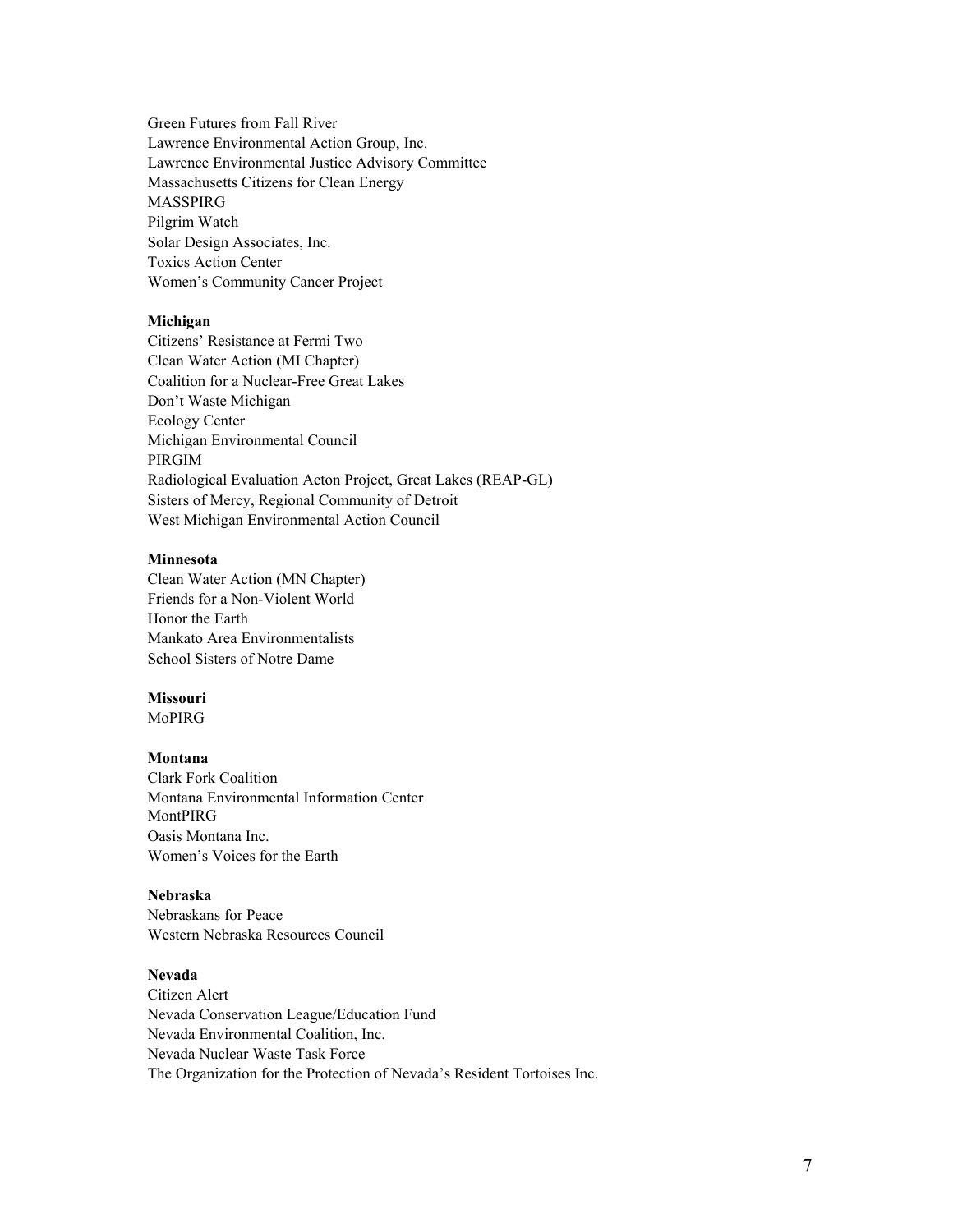#### **New Hampshire**

Clean Water Action (NH) New Hampshire PIRG

#### **New Jersey**

Coalition for Peace and Justice in New Jersey Grandmothers, Mothers and More for Energy Safety Jersey Shore Nuclear Watch N.J. Hiroshima/Nagasaki Remembrance Committee New Jersey Audubon Society New Jersey Environmental Federation New Jersey PIRG SJG Design Unplug Salem

### **New Mexico**

Citizen Action New Mexico Los Alamos Study Group New Mexico Environmental Law Center New Mexico Physicians for Social Responsibility New Mexico PIRG Nuclear Watch of New Mexico Southwest Climate Council Southwest Research and Information Center Street Solidarity

#### **New York**

Beacon Sloop Club Cheektowaga Citizens' Coalition, Inc. Citizens Awareness Network (NY Chapter) Citizens' Environmental Coalition Code Pink New York Community Health and Environmental Coalition Council On Intelligent Energy & Conservation Policy (CIECP) Dominican Sisters of Hope Environmental Advocates of New York Long Island Neighborhood Network Nuclear Free New York Nuclear Weapons Education and Action Project NYPIRG People's Environmental Network of New York Radiation and Public Health Project Renewable Energy Long Island Rockland (FUSE) Saint Peter Damian Fraternity, Secular Franciscan Order at Saint Joseph Church Toxic Waste/Lupus Coalition Ursuline Sisters of Tildonk-U.S. Province

**North Carolina**  Appalachian Voices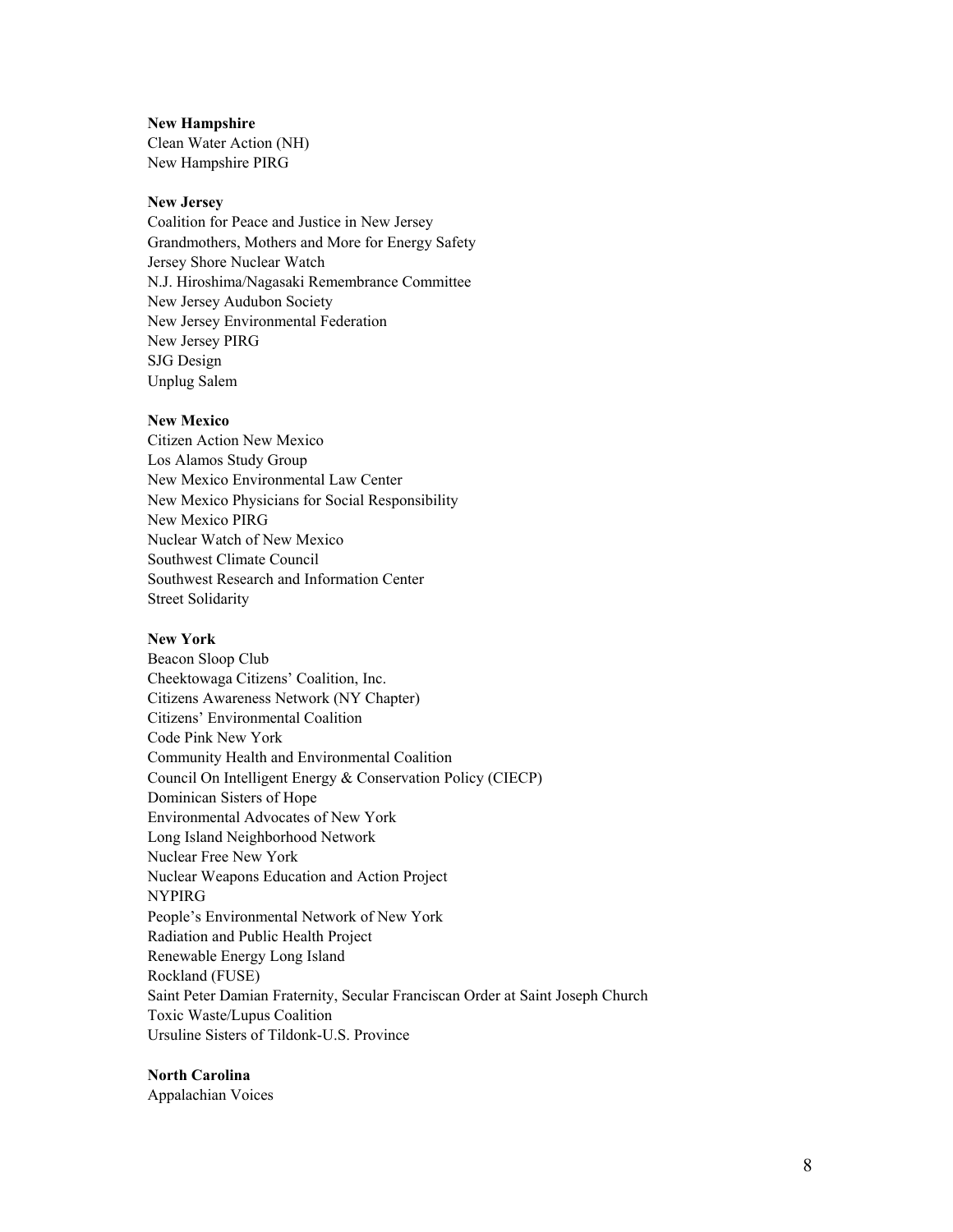Blue Ridge Environmental Defense League Canary Coalition Conservation Council of North Carolina North Carolina Citizens Research Group North Carolina PIRG North Carolina Waste Awareness and Reduction Network (NCWARN) Protect All Children's Environment Western North Carolina Alliance

## **North Dakota**

Clean Water Action (ND Chapter)

#### **Ohio**

Community Organizing Center Earth Day Coalition Independent Environmental Conservation & Activism Network Ohio PIRG Portsmouth/Piketon Residents for Environmental Safety and Security

#### **Oklahoma**

Citizens' Action for Safe Energy, Inc.

#### **Oregon**

Erik Sten - Portland City Commissioner Oregon Citizen Utility Board Oregon Natural Resources Council Oregon State PIRG Trout Unlimited - Oregon Council

#### **Pennsylvania**

ActionPA Citizen Power Clean Water Action (PA Chapter) Energy Justice Network International Development Alternatives Consortium (IDAC) Jefferson Action Group Lafayette Environmental Awareness and Protection (LEAP) PennEnvironment Philadelphia Physicians for Social Responsibility Three Mile Island Alert, Inc.

#### **Rhode Island**

Allen & Pavlides, Architect American Friends Service Committee Southeastern New England Apeiron Institute for Environmental Living Brown University Environment Action Network (BEAN) Clean Water Action (RI Chapter) Environment Committee of the Episcopal Diocese of Rhode Island Ocean State Action People's Power and Light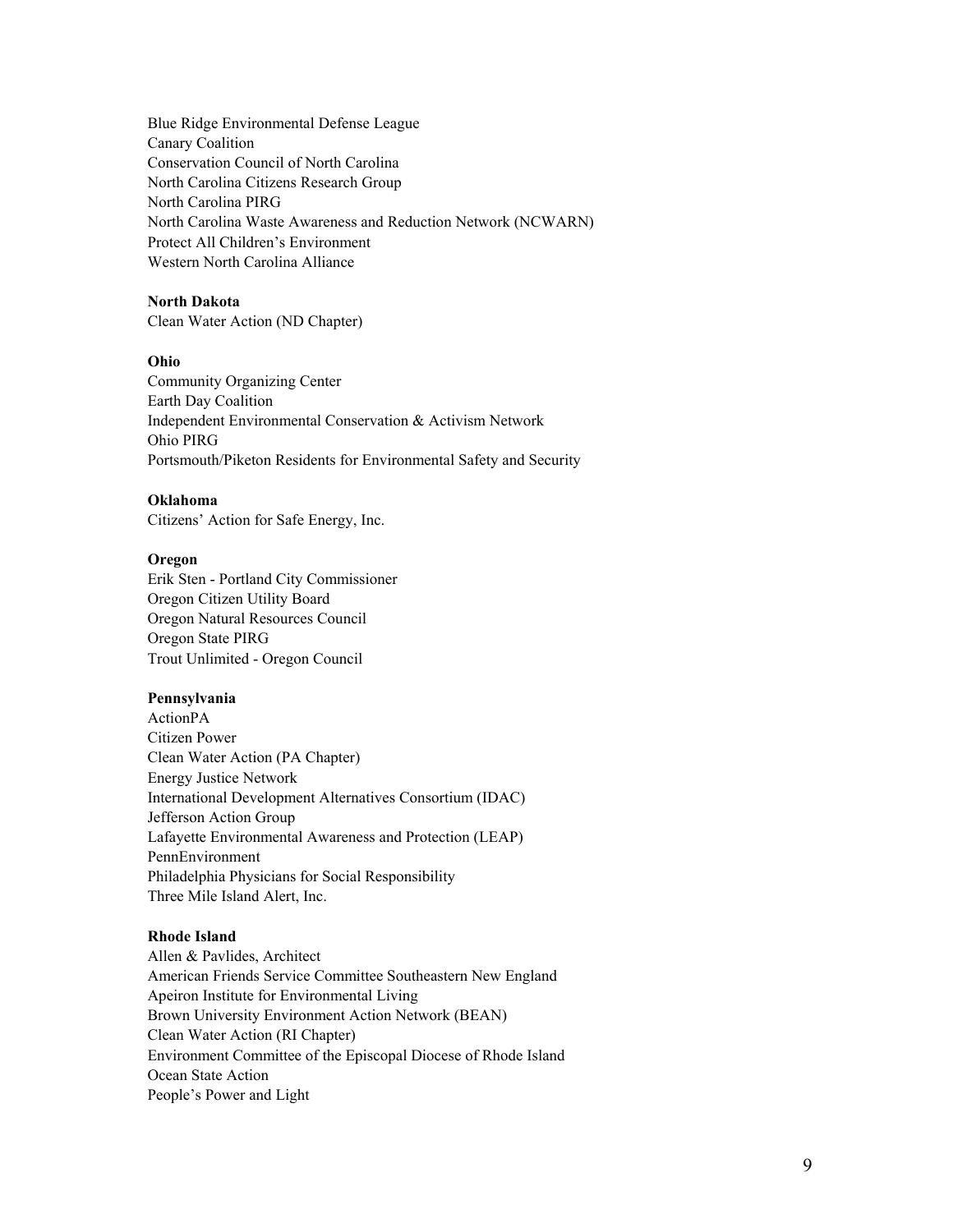Rhode Island Peace Action Rhode Island PIRG SolarWrights

## **South Carolina**

Charleston Peace ThinkingPeople York County Greens

#### **South Dakota**

Clean Water Action (SD Chapter)

#### **Tennessee**

Cumberland Green Bioregional Council

#### **Texas**

Clean Water Action (TX Chapter) Galveston Houston Association for Smog Prevention Greater Edwards Aquifer Alliance Hudspeth Directive for Conservation Peace Action (Texas Chapter) Public Citizen (TX Chapter) Sustainable Energy and Economic Development Coalition (SEED) Texas Center for Policy Studies Texas Environmental Democrats Texas Radiation Online TexPIRG

## **Utah**

HEAL Utah

## **Vermont**

Fairwind Vermont Vermont Energy Investment Corp. Vermont Green Building Network Vermonters for a Clean Environment VPIRG

#### **Virginia**

CLEAN (Citizens of Lee Environmental Action Network) Clinch Coalition Coalition for Jobs and the Environment Devil's Fork Trail Club Patrick Environmental Awareness Group (PEAG) People's Alliance for Clean Energy (PACE) Virginia Forest Watch

#### **Washington**

Community Coalition for Environmental Justice Solar Washington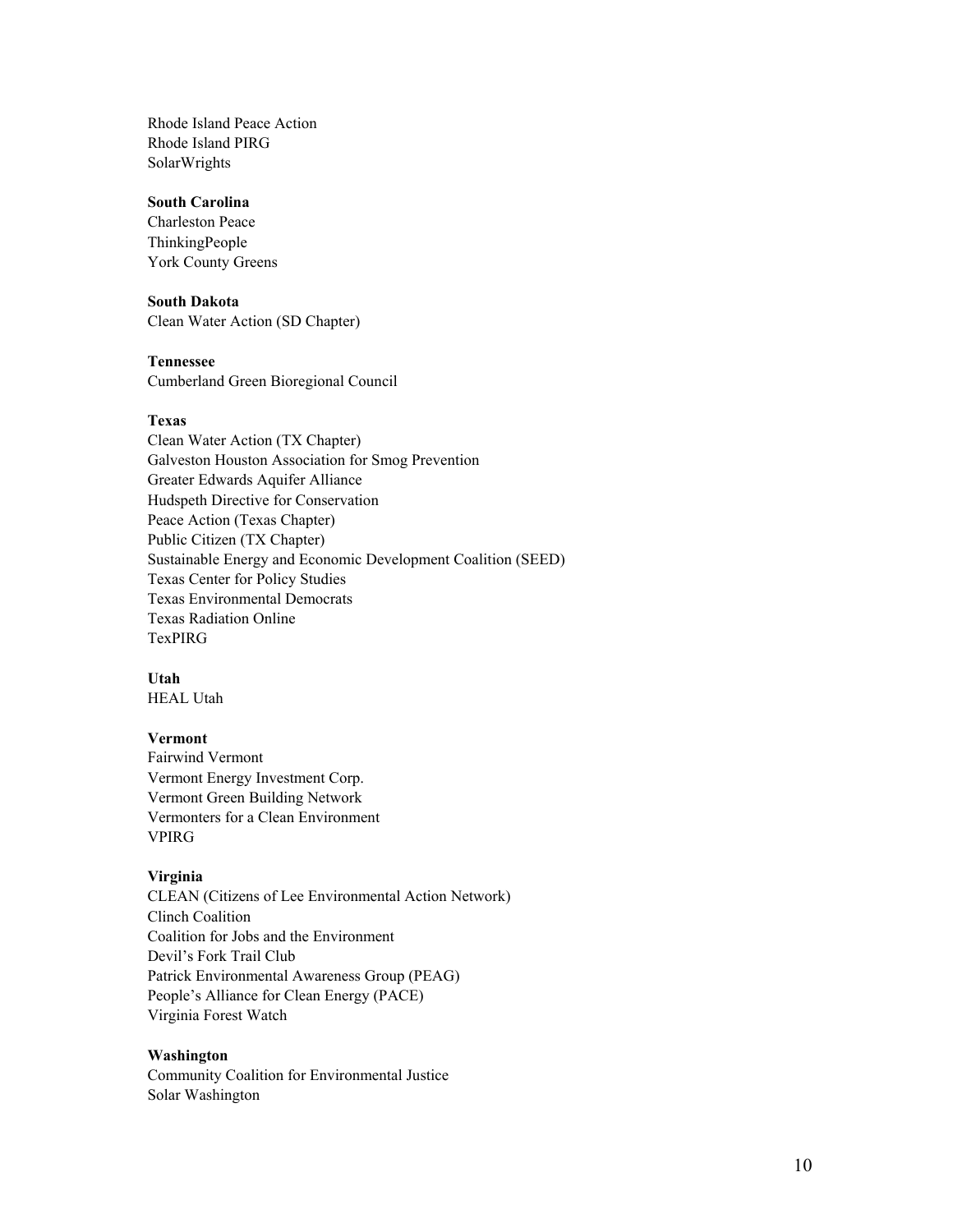The Backbone Campaign WashPIRG Waste Action Project

### **Washington, D.C.**

Proposition One Committee Stella Group, Ltd. Voices Opposed to Environmental Racism

## **West Virginia**

WV Citizen Action Group

## **Wisconsin**

Citizen Power, Inc. Clean Water Action (WI Chapter) Clean Wisconsin Community Awareness Forum Peace and Justice Center Sunny Solutions Energy Company Wisconsin Citizens' Utility Board WISPIRG

## **International Groups**

**Australia**  Friends of the Earth (Australia)

## **Austria**

ATOMSTOPP International - WISE Austria Center for Encounter and Active Non-Violence GLOBAL 2000 PLAGE - Überparteiliche Plattform gegen Atomgefahren

## **Belgium**

KWIA

### **Bulgaria**

Bulgarian NGOs National Coalition "NO Belene NPP!" CEIE/CEE Bankwatch Network

## **Canada**

Citizens for Renewable Energy David Suzuki Foundation Sierra Club of Canada

**Czech Republic**  South Bohemian Mothers

# **Finland**

No More Nuclear Power Movement Women Against Nuclear Power